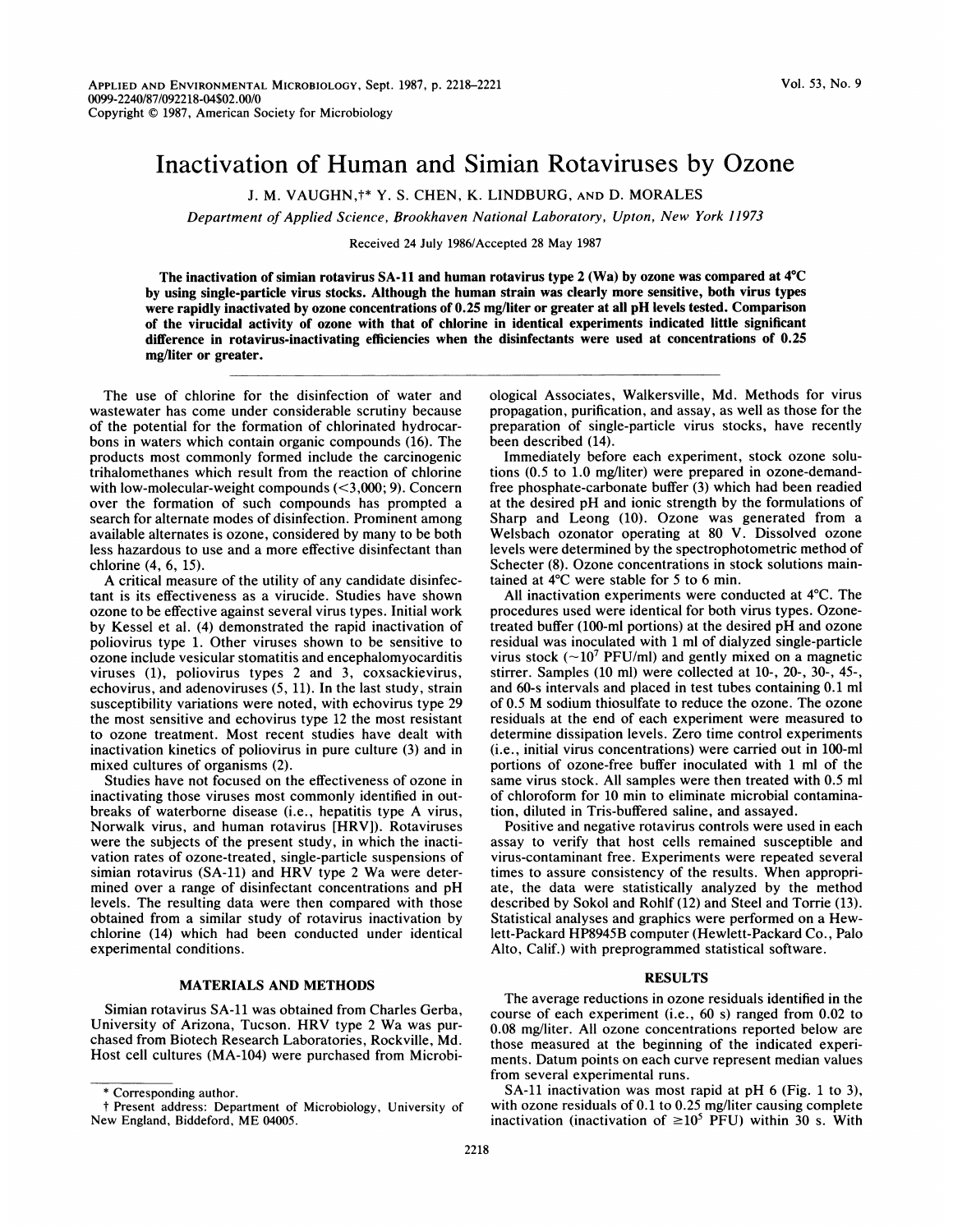

FIG. 1. Inactivation of SA-11 by ozone at pH 6.0. Ozone concentrations (milligrams per liter):  $\triangle$ , 0.10;  $\Box$ , 0.17;  $\blacksquare$ , 0.25.  $N_r/N_0$ , Number of viruses at any time/number of viruses at zero time.

increasing pH, a marked reduction in virucidal activity occurred, with initial ozone residuals at or below 0.15 mg/liter. pH effects were not observed at higher ozone input levels (0.18 mg/liter and above).

Inactivation of HRV by ozone was considerably more dramatic at all pH levels tested. Ozone residuals of as little as 0.05 mg/liter effected the complete inactivation (5 logs) of input virus at pHs 6 and 7 within 10 <sup>s</sup> (Fig. 4). Virus stability was only slightly enhanced at pH 8.0, at which 5-log inactivation was observed within 20 <sup>s</sup> at the same ozone residual (Fig. 5). Minimal enhancement of virus stability was noted when the system pH was further increased to 9.0 (Fig. 5), at which complete inactivation was achieved in 25 <sup>s</sup> with 0.1 mg of ozone per liter.

The overall pattern (i.e., rapid inactivation and pH effects) of rotavirus inactivation by ozone was not unlike that



FIG. 2. Inactivation of SA-11 by ozone at pH 7.0. Ozone concentrations (milligrams per liter):  $\triangle$ , 0.07;  $\triangle$ , 0.12;  $\Box$ , 0.18;  $\blacksquare$ , 0.25.  $N_t/N_0$ , Number of viruses at any time/number of viruses at zero time.



FIG. 3. Inactivation of SA-1l by ozone at pH 8.0. Ozone concentrations (milligrams per liter):  $\triangle$ , 0.05;  $\blacktriangle$ , 0.11;  $\Box$ , 0.15;  $\blacksquare$ , 0.30.  $N_t/N_0$ , Number of viruses at any time/number of viruses at zero time.

recently described for chlorine (14). Both studies used identical virus types and experimental conditions (average chlorine reductions, 0.03 to 0.07 mg/liter over 60 s, were similar to those identified for ozone), a situation which made feasible a fairly precise comparison of the relative virucidal efficiencies of chlorine and ozone. Three-log (99.9%) virus inactivation times from the present study (Fig. <sup>1</sup> to 5) and those reported by Vaughn et al. (14) were derived by extending a line through the y axis  $(N_t/N_0)$  [number of viruses at any time/number of viruses at zero time]) to its point of intersection on each inactivation curve and then vertically to its corresponding point on the x axis (time). Data were compared on the basis of disinfectant concentration and pH level (Table 1). In some instances inactivation occurred almost instantaneously, precluding any accurate measurement of 3-log reduction. These were assigned a maximum value of 6.0 s in Table 1 (although the actual value is probably much lower). As previously noted (14), SA-11 and HRV inactivation times under chlorine stress were similar. Values for SA-11 inactivation by ozone were not consistent with the chlorine data at each pH level. Chlorine appeared to be the more effective virucide at pH 7, whereas ozone induced more rapid inactivation at pHs <sup>6</sup> and 8. HRV inactivation times were considerably reduced at all ozone concentrations and pH levels tested, demonstrating the increased sensitivity of this strain to ozone.

### DISCUSSION

The inactivation of human viruses, principally enteroviruses, by ozone has been the subject of a number of laboratory investigations. Experiments carried out in solutions ranging from distilled water to primary and secondary wastewater effluents and river water have demonstrated rapid virus inactivation with ozone residuals of 0.06 to <sup>1</sup> mg/liter (1, 3, 5, 7). Few such studies made use of singleparticle virus preparations, and none addressed the inactivation kinetics of HRVs.

In the present study, simian rotavirus and HRV types were exposed as single particles to various ozone concentrations and pH levels at 4°C. HRV was considerably more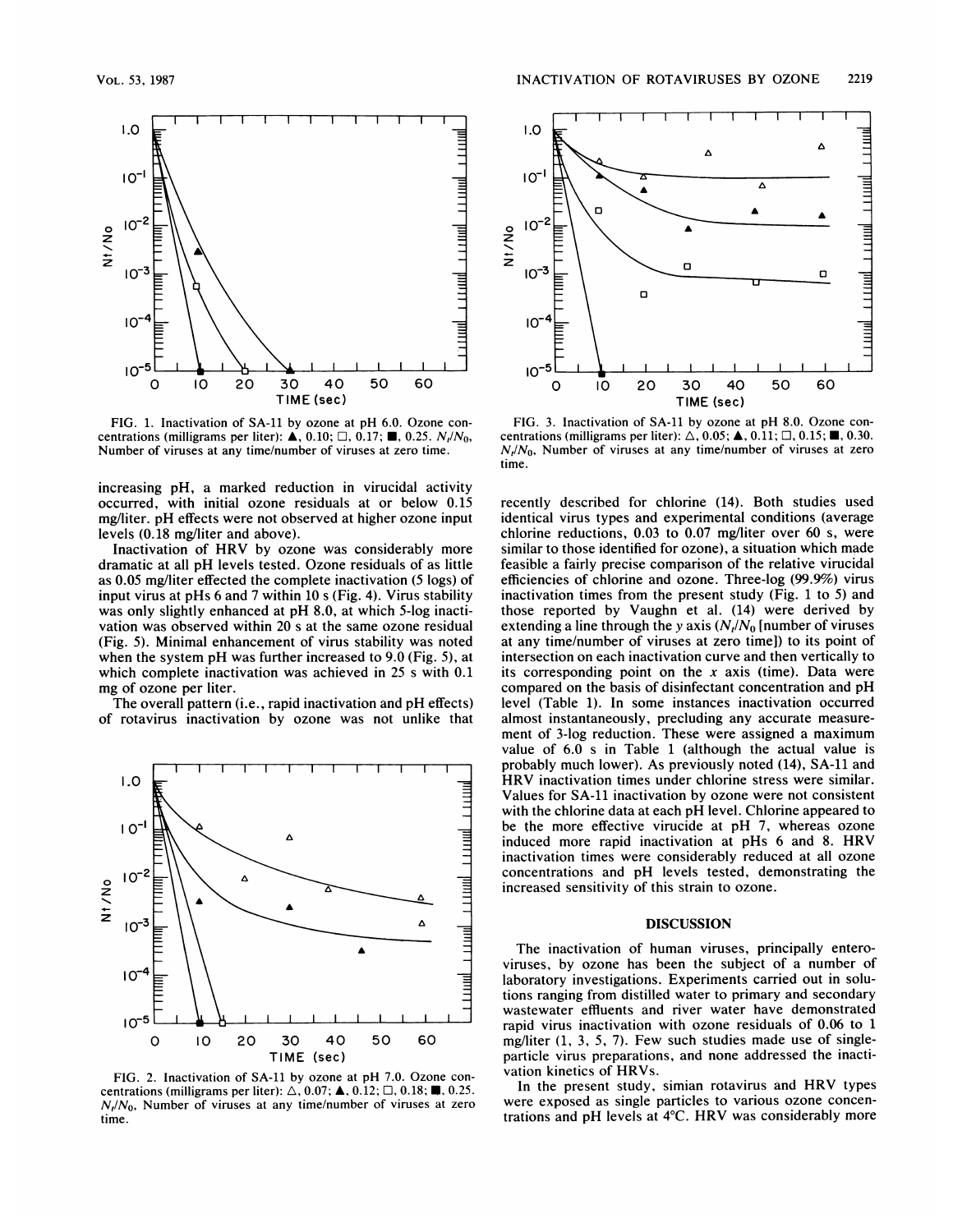

FIG. 4. Inactivation of HRV by ozone at pHs 6.0 and 7.0. The ozone concentration was 0.05 mg/liter. The results were identical at both pH levels.  $N_t/N_0$ , Number of viruses at any time/number of viruses at zero time.

sensitive than SA-11, with near instantaneous inactivation of available HRV at ozone concentrations as low as 0.5 mg/liter in pH 6.0 and 7.0 buffer and residuals of 0.1 mg/liter effecting 99.999% inactivation within 25 <sup>s</sup> at pHs 8.0 and 9.0. Ozone residuals of 0.1 to 0.2 mg/liter were usually sufficient to assure similar  $(<25 s)$  inactivation of SA-11 at all pH levels



FIG. 5. Inactivation of HRV by ozone at pHs 8.0 and 9.0. The ozone concentrations (milligrams per liter) were as follows. pH 8.0:  $\triangle$ , 0.05;  $\triangle$ , 0.10. pH 9.0:  $\triangle$ , 0.10;  $\square$ , 0.20.  $N_t/N_0$ , Number of viruses at any time/number of viruses at zero time.

TABLE 1. Approximate times for 99.9% inactivation of SA-11 and HRV by comparable concentrations of chlorine and ozone (4°C)

| <b>Virus</b> | pH  | Disinfectant<br>concn (mg/liter) | 99.9% inactivation time (s) |       |
|--------------|-----|----------------------------------|-----------------------------|-------|
|              |     |                                  | Chlorine <sup>a</sup>       | Ozone |
| $SA-11$      | 6.0 | 0.17                             | 20.0                        | 8.0   |
|              |     | 0.25                             | 6.0 <sup>b</sup>            | 6.0   |
|              | 7.0 | 0.1                              | 21.0                        | 32.0  |
|              |     | 0.2                              | 6.0                         | 9.0   |
|              | 8.0 | 0.1                              | 28.5                        | 6.0   |
| <b>HRV</b>   | 6.0 | 0.1                              | 46.0                        | 6.0   |
|              |     | 0.2                              | 10.0                        | 6.0   |
|              |     | 0.3                              | 7.0                         | 6.0   |
|              | 7.0 | 0.1                              | 60.0                        | 6.0   |
|              |     | 0.2                              | 8.0                         | 6.0   |
|              |     | 0.3                              | 6.0                         | 6.0   |
|              | 8.0 | 0.1                              | 39.0                        | 6.0   |
|              |     | 0.2                              | 22.0                        | 6.0   |
|              |     | 0.3                              | 10.0                        | 6.0   |

"From data of Vaughn et al. (14).

 $<sup>b</sup>$  A value of 6.0 represents the shortest time which can be estimated from</sup> inactivation curves. Since 5-log inactivation was less than 10 <sup>s</sup> in these experiments, the actual 99.9% reduction was very likely <6.0 s.

tested. The disinfection efficiency of ozone for rotaviruses was such that pH effects (i.e., <sup>a</sup> reduction in inactivation rate with increasing pH) were negligible at ozone concentrations above 0.15 mg/liter.

Comparison of 99.9% virus inactivation times in the present study with those from a recent study with chlorine revealed similarities between inactivation of SA-11 and HRV by chlorine and SA-11 inactivation by ozone. Considerably lower values derived from HRV-ozone data demonstrated the superiority of ozone in the inactivation of the human strain. On the basis of these data alone, however, little advantage could be ascribed to the use of either disinfectant, especially when used at concentrations exceeding 0.25 mg/liter.

The present study provides preliminary information on the rates of HRV and simian rotavirus inactivation by ozone in a laboratory-controlled ozone-demand-free system. While the general principles elucidated during the study should remain constant, it is likely that rates will differ significantly in water samples representing more ecologically significant aquatic systems (i.e., treated drinking water, wastewater effluents, groundwater, etc.).

### ACKNOWLEDGMENTS

This research was supported by grant R-809489-01 from the U.S. Environmental Protection Agency (Donald Carey, Project Officer). We acknowledge the efforts of C. Keller, C. J. Pergan, S. Paul, D. Spitzer, and A. Divadeenam in the conduct of this research and L. J. Baranosky and M. L. Vaughn in the preparation of the manuscript.

## LITERATURE CITED

- 1. Burleson, G. R., T. M. Murray, and M. Pollard. 1975. Inactivation of viruses and bacteria by ozone, with and without sonication. Appl. Microbiol. 29:340-344.
- Farooq, I., and S. Akhlaque. 1983. Comparative response of mixed cultures of bacteria and virus to ozonation. Water Res. 17:809-812.
- 3. Katzenelson, E., G. Koerner, N. Biedermann, M. Peleg, and